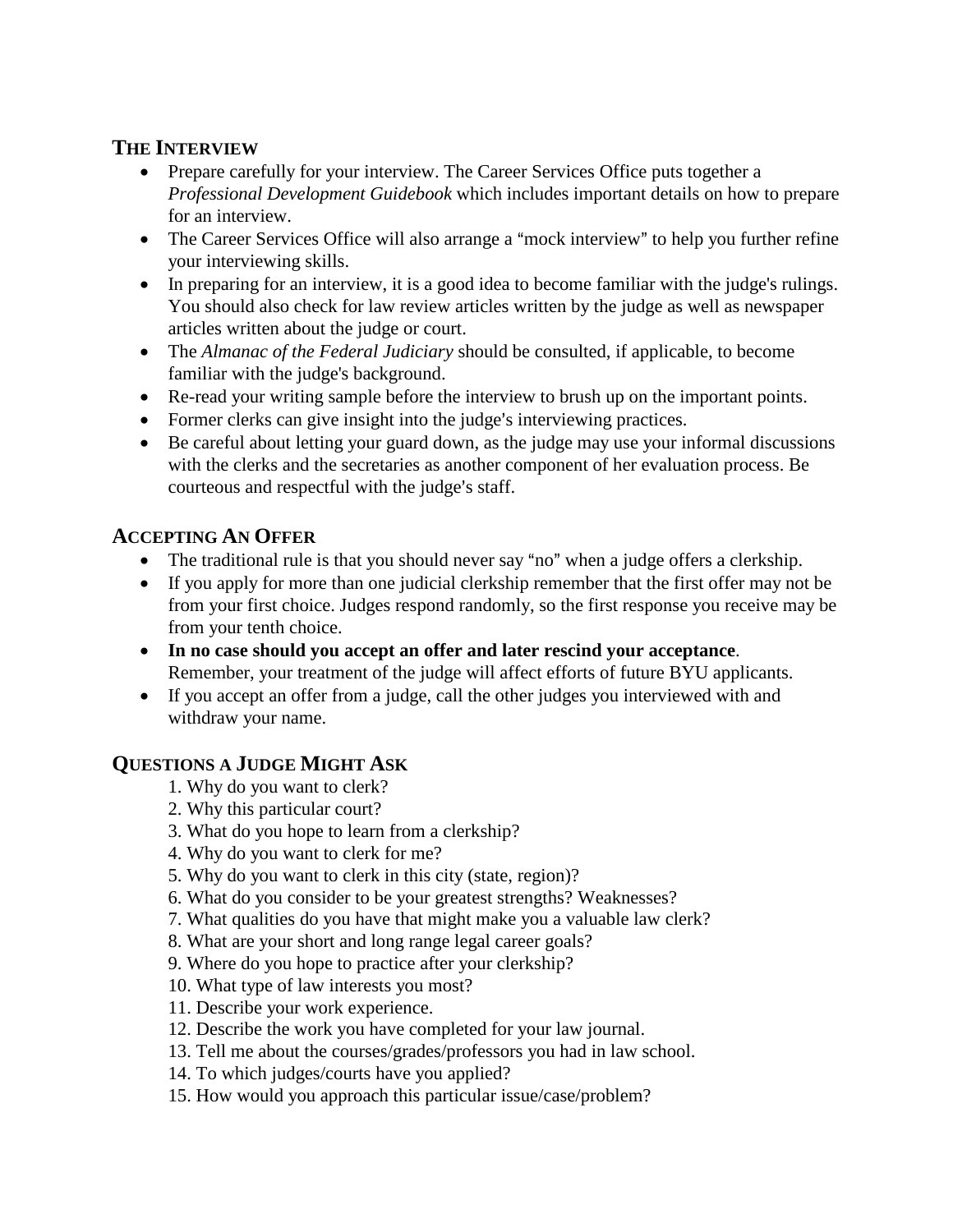16. Do you prefer to work with others, independently?

17. How do you view the long hours and low pay associated with a judicial clerkship?

18. If you and I disagree about a certain issue, would you have a problem drafting an opinion incorporating my viewpoint?

19. What interests do you have outside of law school?

20. What questions do you have for me?

#### **QUESTIONS YOU MIGHT WANT TO ASK THE CURRENT CLERK**

1. Describe a typical day as a clerk in this court.

2. What responsibilities do you have?

- 3. Describe your relationship with the judge.
- 4. What are the judge's greatest strengths, weaknesses?
- 5. What contact do you have with the other clerks or practicing attorneys in the area?
- 6. Tell me about this city/state/region as a place to live.

7. How has this clerkship affected your job search?

8. How has this clerkship affected your career goals?

9. What percentage of time do you spend in court, conducting research, drafting opinions, interacting with the judge?

10. What criteria seem to affect the judge's selection of a clerk?

### **QUESTIONS YOU MIGHT WANT TO ASK A JUDGE**

1. What criteria do you use in selecting a clerk?

- 2. What will be the scope of my responsibilities?
- 3. What is the nature of your docket?

4. Could we discuss the issues you had to reconcile in your recent decision of *Doe v. Smith*? (Do not pick a controversial case where the judge has been criticized for the opinion)

5. What is your timetable for making a decision?

6. Do your clerks have contact with local attorneys?

7. Describe your legal philosophy.

8. What do you see as the primary role of this court?

9. What percentage of my time would I spend in court, conducting research, drafting opinions?

10. When do you prefer your clerks to look for jobs?

11. Do you allow your clerks to accept with a firm before the clerkship period is completed?